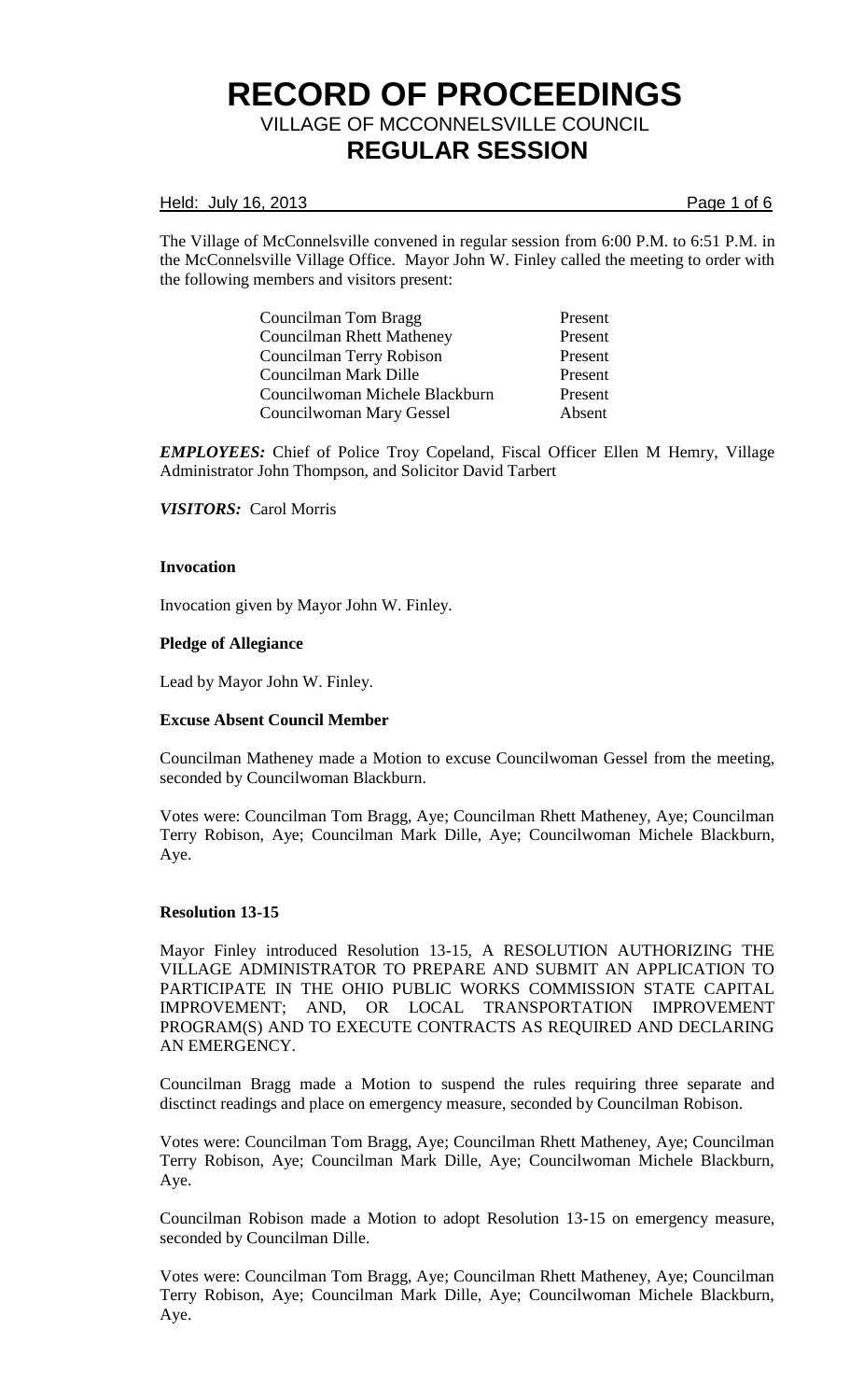Held: July 16, 2013 **Page 2 of 6** 

Resolution 13-15 was duly adopted.

## **Resolution 13-14**

Mayor Finley introduced Resolution 13-14, A RESOLUTION AUTHORIZING THE VILLAGE ADMINISTRATOR OF MCCONNELSVILLE, OHIO TO ENTER INTO A LEGALLY BINDING CONTRACT WITH THE COUNTY OF MORGAN, COUNTY ENGINEER TO PROVIDE FOR THE MUTUAL APPLICATION FOR BLACKTOP FUNDING THROUGH ROUND TWENTY EIGHT OF THE STATE ISSUE ONE CAPITAL IMPROVEMENTS FUND AND AUTHORIZING THE VILLAGE ADMINISTRATOR TO APPLY MUTUALLY WITH THE COUNTY OF MORGAN, COUNTY ENGINEER FOR STATE ISSUE ONE, ROUND TWENTY EIGHT FUNDING FOR THE PAVING OF CERTAIN STREETS AND ALLEYS; AND, DECLARING AN EMERGENCY.

Councilwoman Blackburn made a Motion to suspend the rules requiring three separate and disctinct readings and place on emergency measure, seconded by Councilman Matheney.

Votes were: Councilman Tom Bragg, Aye; Councilman Rhett Matheney, Aye; Councilman Terry Robison, Aye; Councilman Mark Dille, Aye; Councilwoman Michele Blackburn, Aye.

Councilman Bragg made a Motion to adopt Resolution 13-14 on emergency measure, seconded by Councilwoman Blackburn.

Votes were: Councilman Tom Bragg, Aye; Councilman Rhett Matheney, Aye; Councilman Terry Robison, Aye; Councilman Mark Dille, Aye; Councilwoman Michele Blackburn, Aye.

Resolution 13-14 was duly adopted.

## **OLD BUSINESS**

## **Minutes of July 2, 2013**

Councilman Robison made a Motion to approve the minutes of the previous meeting, seconded by Councilman Matheney.

Votes were: Councilman Tom Bragg, Aye; Councilman Rhett Matheney, Aye; Councilman Terry Robison, Aye; Councilman Mark Dille, Aye; Councilwoman Michele Blackburn, Aye.

## **NEW BUSINESS**

## **Bills of the Village**

Councilman Matheney made a Motion to approve the bills with the change to the Village of Malta's April Water Operations and Maintenance bill to reflect the removal of the billing from HD Supply in the amount of 44.35, seconded by Councilman Bragg.

Votes were: Councilman Tom Bragg, Aye; Councilman Rhett Matheney, Aye; Councilman Terry Robison, Aye; Councilman Mark Dille, Aye; Councilwoman Michele Blackburn, Aye.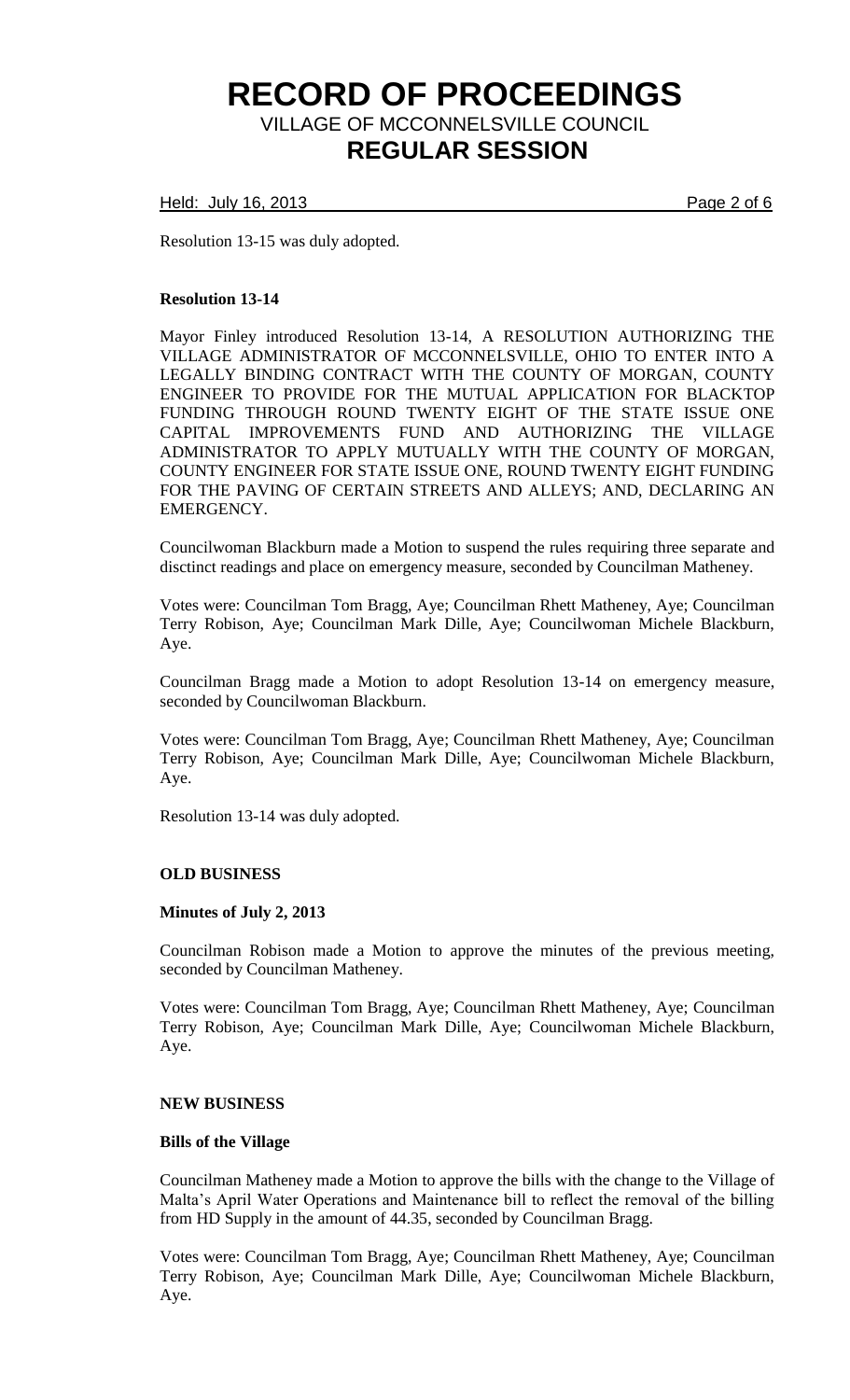Held: July 16, 2013 **Page 3 of 6** 

# **Mayor John W. Finley**

Mayor Finley reported there were a total of twenty-three different items on the Alley Paving Project. This project is through the Distress Grant. *(See attached listing of alleys to be paved)*

Mayor Finley wanted to thank Kelly Hardman and her maintenance staff at Morgan Metropolitan House Authority for cleaning up the shrubs at the new bridge.

Mayor Finley reported he attended the Mid Ohio Valley Mayor's Association Meeting on July 10, 2013. This meeting was sponsored by Belpre; with Guest Speaker Senator Lou Gentile out of the 30<sup>th</sup> District. Mayor Finley reminded Council this meeting was held the second Wednesday of every month if any of them would like to attend.

# **Village Administrator John Thompson**

Village Administrator Thompson reported there was a ten inch water main break at the Water Works Park.

Village Administrator Thompson reported he met with Lise Sibicky, an Engineer from Burgess & Niple last week to discuss our Long Term Control Plan. Village Administrator Thompson noted they were the ones that initially done the original plan. They sent up maps and information for him to review. Village Administrator Thompson stated he will be looking into this in the very near future.

Village Administrator Thompson reported the flat part of the Opera House roof is completed. We still have some monies left on the Grant from the Cultural Facility so he will be checking to see if it can be used elsewhere.

Village Administrator Thompson reported the Contractor has begun the work at the Sewer Plant. They are currently working on the UV portion.

Village Administrator Thompson reported the impeller went out of the pump at pool causing it to be closed down for four days. Village Administrator Thompson reported he was just informed today that this part was not covered by warranty.

Village Administrator Thompson reported there has been vandalism at the Wharf Park bathrooms. Due to this, they are currently closed.

Councilwoman Blackburn questioned if there were any types of grants we could apply for to purchase security cameras. Village Administrator Thompson stated he was not aware of any; and, if there were they would be hard to find.

# *Councilman Robison left the meeting at 6:25 P.M. due to work related duties.*

Village Administrator Thompson reported the crew had some cleaning up after the storms; however, there was not much damage.

Village Administrator Thompson reported he met with the Soil Conservation office this morning to see if the Village can get help at the creek by the Swimming Pool. He is waiting for them to get back with him. If they can't give monetary help; maybe they can give us advice on what to do.

Village Administrator Thompson reported he is in receipt of the corrected lettering for the weight limit signs and will try to have them installed this week.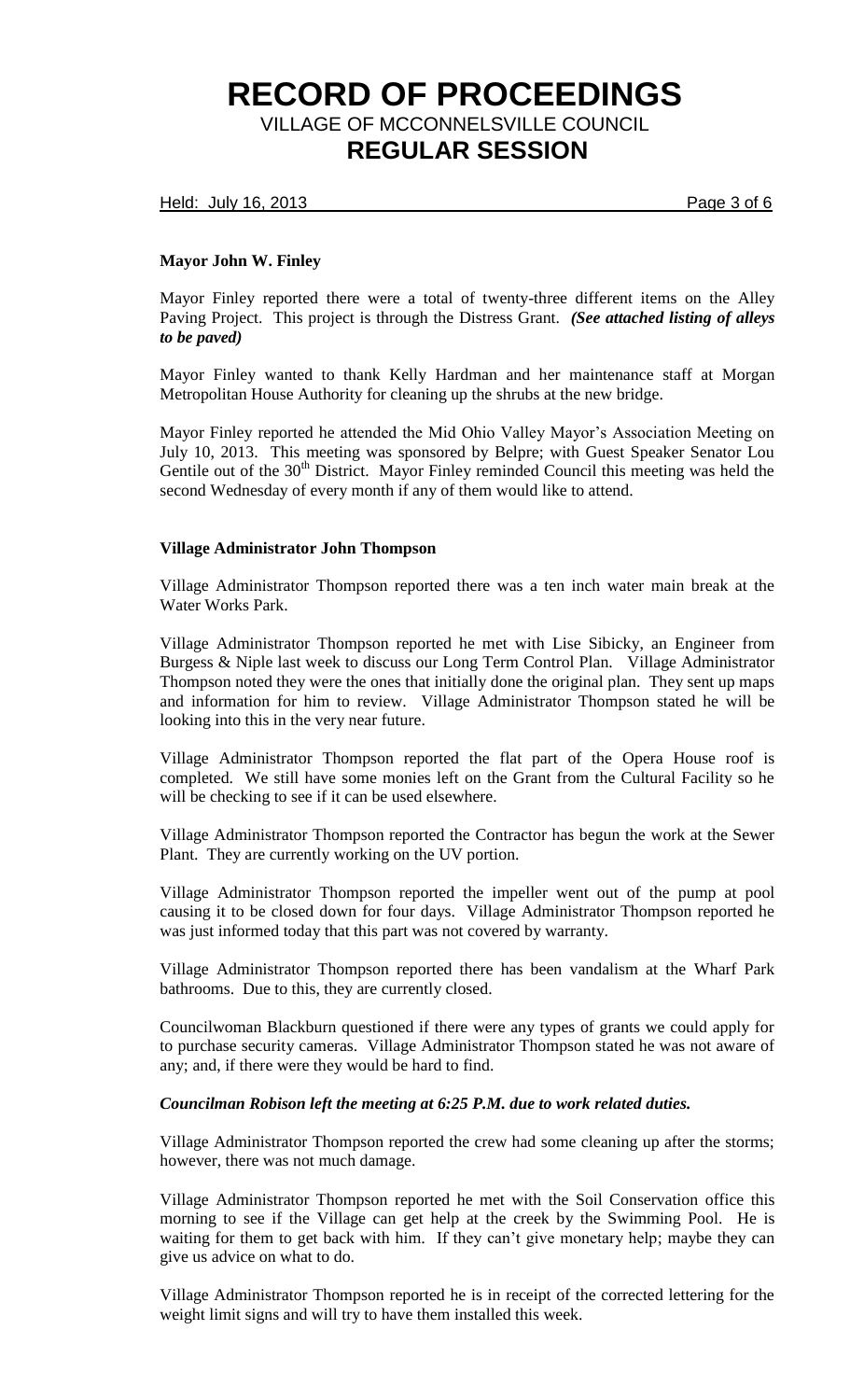## Held: July 16, 2013 **Page 4 of 6**

Councilwoman Blackburn reported she received a complaint from a neighbor regarding a beeping noise coming out of the Lowe property. It was noted that the Village cannot enter the property.

# **Fiscal Officer Ellen Hemry**

Fiscal Officer Hemry reported June month to date expenditures and revenues; and, year to date expenditures and revenues, as follows: General Fund month to date expenditures \$49,446.21, revenue \$57,716.36; a difference of \$8,270.15; year to date expenditures \$262,833.97, revenue \$419,044.53; a difference of \$156,210.56. Current monies reserved for encumbrance \$96,934.12 leaving a balance of \$59,276.44.

Street Fund month to date expenditures \$3,817.86, revenue \$6,845.45; a difference of \$3,027.59; year to date expenditures \$31,736.81, revenue \$35,553.24; a difference of \$3,816.43. Current monies reserved for encumbrance \$5,297.51 leaving a year to date deficit of \$1,481.08.

Water Fund month to date expenditures \$19,016.33, revenue \$40,954.82; \$5,474.52 of that amount came from Morgan Meigs; a difference of \$21,938.49; year to date expenditures \$130,557.82, revenue \$229,972.43 a difference of \$99,414.61. Current monies reserved for encumbrance \$81,168.70 a difference of \$18,245.91.

Fiscal Officer Hemry noted we have only paid through the month of March on the Water Sharing Agreement; and, that Council had just approved to pay April's billing this evening.

Sewer Fund month to date expenditures \$27,413.96, revenue \$47,079.67; \$7,943.48 of that amount came from Malta for Joint Sewer Operations and Maintenance; a difference of \$19,665.71; year to date expenditures \$197,739.99, revenue \$286,533.79; a difference of \$88,793.80. Current monies reserved for encumbrance \$160,200.61 leaving a year to date deficit of \$71,406.81.

Fiscal Officer Hemry noted we have billed and received payment for the Sewer Operations and Maintenance through the month of May; June's billing was sent out last week and we should receive payment on it by the end of the month.

Water Capital Projects Fund month to date revenue \$1,758.24; year to date revenue \$11,933.37.

# *Councilman Robison re-entered the Council Meeting at 6:39 P.M.*

## **Recreation & Buildings Committee**

Councilman Dille reported Mr. Steve Inman is resigning as President of the Park Board at the end of July. Mr. Kevin Morrow has been appointed to replace Mr. Inman.

Mayor Finley stated he appreciated all the hard work Mr. Inman has put into the Park Board.

## **Streets & Alley Committee**

Councilwoman Blackburn reported she has been contacted by the Library in regards to their dumpster and what they can do since the trash truck cannot go down the alley.

Village Administrator Thompson stated he has been contacted by them and discussed their concern.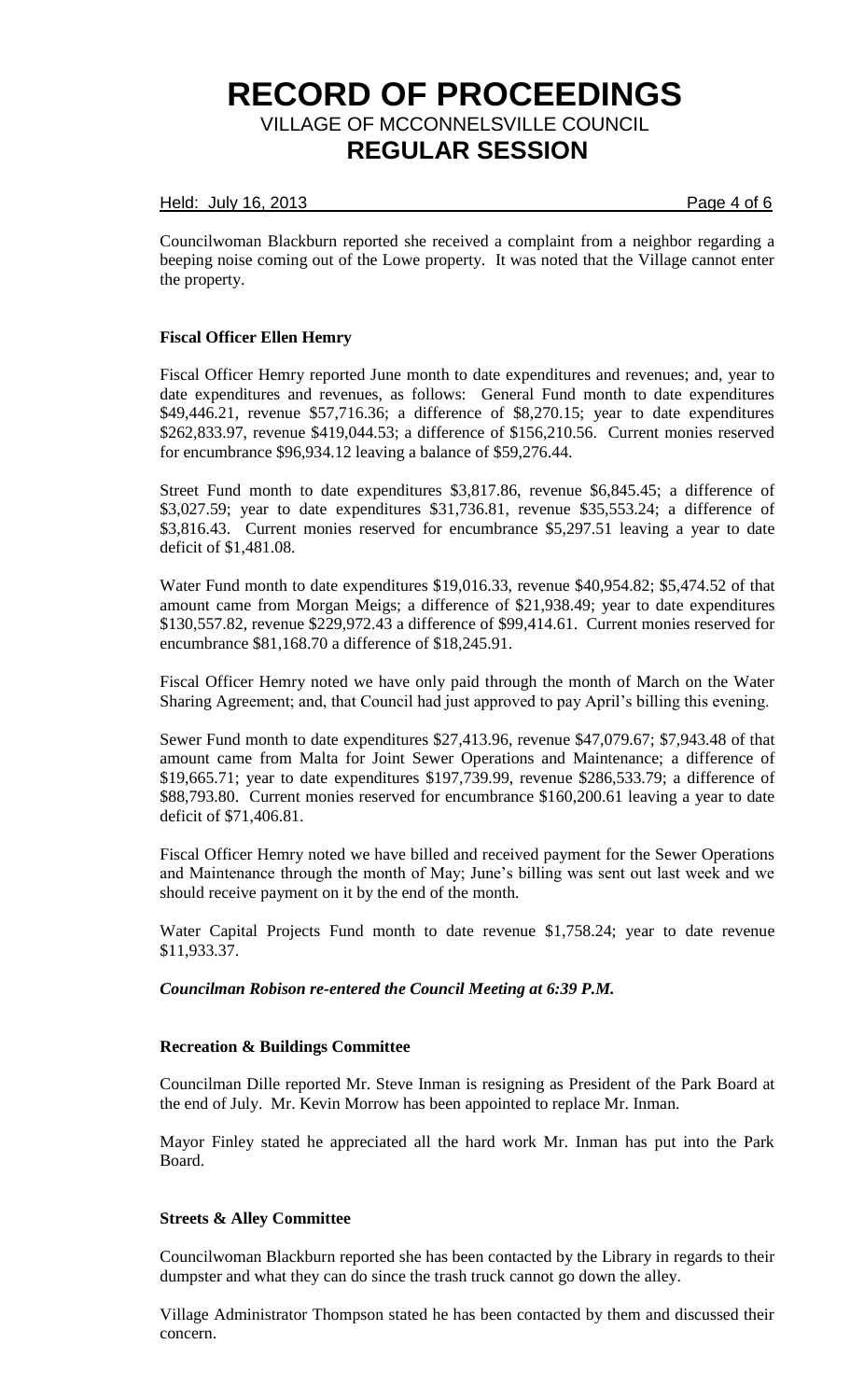## Held: July 16, 2013 **Page 5 of 6**

Councilman Matheney stated the curbs that divert water still need to be repaired.

Village Administrator Thompson stated the crew will be working on that.

Councilman Dille reported algae is growing down the curb on Poplar Drive and was concerned of someone falling.

Village Administrator Thompson stated until it dries up it will be hard to get rid of.

Councilman Robison reported there were really bad weeds on the Brick Street (Ninth Street).

Village Administrator Thompson stated he will have it sprayed.

## **Economic Development Committee**

Councilwoman Blackburn on behalf of the Chamber of Commerce thanked the Village for their donation towards the fireworks.

Mayor Finley stated they were very nice; and, he heard a lot of good comments on them and the Festival. A lot of hard work was put into everything this year.

## **Public Utilities Committee**

Councilman Robison apologized for missing the Joint Utility Committee Meeting that was held last evening. Councilman Bragg attended, representing the Village.

Councilman Bragg reported the company that received the bid on the Media for the filters pulled their bid; the other bid was from Tonka for around \$80,000. Councilman Bragg stated this is about \$10,000 more than the first approved bid; however, if we go with a different Media, we would have to re-engineer it and get new permits. With this in mind, it will be more cost effective to go with Tonka.

Mayor Finley stated he appreciated Councilman Bragg attending as he also missed the meeting.

Councilman Bragg stated currently no other meeting has been scheduled. Councilman Robison stated he will work on scheduling the next meeting.

Councilman Dille questioned on when they planned on doing the Media. Councilman Bragg stated they would like to do it in September of this year.

# **Finance Committee**

Councilwoman Blackburn reported the Grand Opening ceremony for Burr Oak will be tomorrow at 5:00 P.M. Councilwoman Blackburn stated this will bring monies back into the County.

# **Adjournment of Meeting**

Councilman Matheney made a Motion to adjourn, seconded by Councilman Robison.